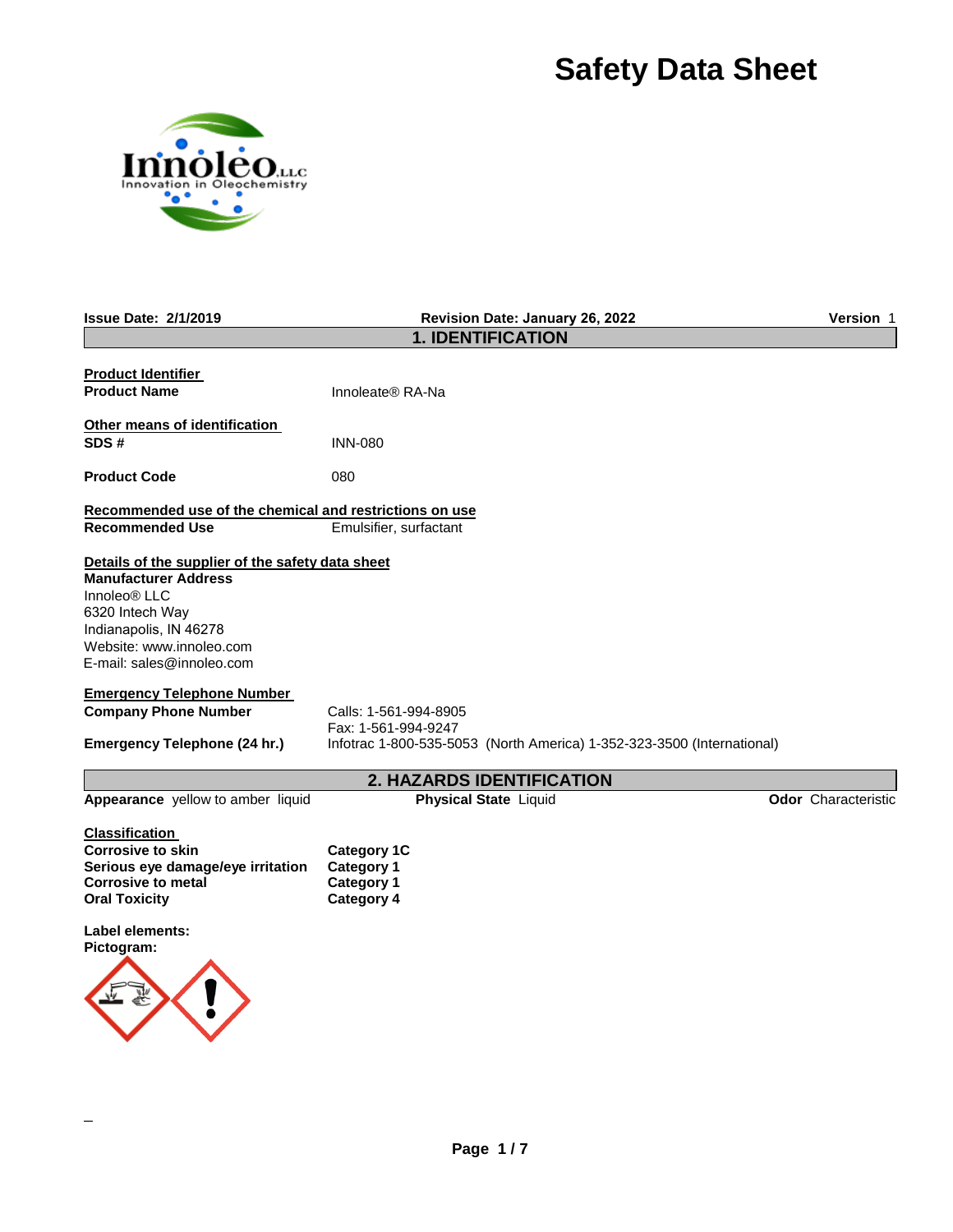\_\_\_\_\_\_\_\_\_\_\_\_\_\_\_\_\_\_\_\_\_\_\_\_\_\_\_\_\_\_\_\_\_\_\_\_\_\_\_\_\_\_\_\_\_\_\_\_\_\_\_\_\_\_\_\_\_\_\_\_\_\_\_\_\_\_\_\_\_\_\_\_\_\_\_\_\_\_\_\_\_\_\_\_\_\_\_\_\_\_\_\_\_ **Signal Word: DANGER**

# **Hazard Statements**

Causes severe skin burns & eye damage Harmful if swallowed Maybe corrosive to metals

# **Precautionary Statements - Prevention**

Do not breathe dust/fume/gas/mist/vapors/spray Wear protective gloves/protective clothing/ eye protection/face protection Avoid contact with skin and eyes Use outdoors or in well ventilated area. In case of insufficient ventilation, wear suitable respiratory protection. Do not eat, drink or smoke when using this product Wash with plenty of soap & water thoroughly after handling

# **Precautionary Statements - Response**

IF IN EYES: Rinse cautiously with water for several minutes. Remove contact lenses, if present and easy to do. Continue rinsing. IF ON SKIN or HAIR: Remove/take of immediately all contaminated clothing. Rinse skin with water/shower. Wash contaminated clothing before reuses

IF INHALED: Remove victim to fresh air and keep at rest in a position comfortable for breathing. If discomfort or symptoms of difficulty breathing continue seek medical attention immediately, call a poison center or doctor/physician. IF SWALLOWED: Rinse mouth. Do NOT induce vomiting. Immediately call a poison center or doctor/physician

**Storage**

Store locked up. Store in corrosion –resistant container with liner.

### **Disposal**

Dispose of container/contents in accordance with local, state. National, and international regulations

# **3. COMPOSITION/INFORMATION ON INGREDIENTS**

| <b>Chemical Name</b>            | CAS No               | Weight-%         |
|---------------------------------|----------------------|------------------|
| ricinoleate<br>3odiui<br>$\sim$ | $3 - 95 - 5$<br>cooo | 12%<br>38%       |
| water                           | 7732-18-5            | 62%<br>58%<br>7۵ |

\*\*If Chemical Name/CAS No is "proprietary" and/or Weight-% is listed as a range, the specific chemical identity and/or percentage of composition has been withheld as a trade secret.\*\*

# **4. FIRST-AID MEASURES**

### **First Aid Measures**

**General Advice – Seek medical attention for all burns, regardless of how minor they may seem.**

| <b>Eye Contact</b>  | IF IN EYES: Rinse cautiously with plenty of water, also under the eyelids, for at least 15<br>minutes. Remove contact lenses, if present and easy to do. Continue rinsing. Get<br>immediate medical advice/attention if irritation persists. |
|---------------------|----------------------------------------------------------------------------------------------------------------------------------------------------------------------------------------------------------------------------------------------|
| <b>Skin Contact</b> | IF ON SKIN: Remove/take off immediately all contaminated clothing. Rinse skin with<br>water/shower. Wash contaminated clothing before reuse. If skin irritation persists: Get<br>medical advice/ attention.                                  |
| Inhalation          | IF INHALED: Remove victim to fresh air and keep at rest in a position comfortable for<br>breathing. If not breathing, give artificial respiration. Get medical attention if symptoms<br>persist.                                             |
| Ingestion           | IF SWALLOWED: Rinse mouth. Do NOT induce vomiting. Never give anything by mouth to<br>an unconscious person. Immediately call a poison center or doctor/physician.                                                                           |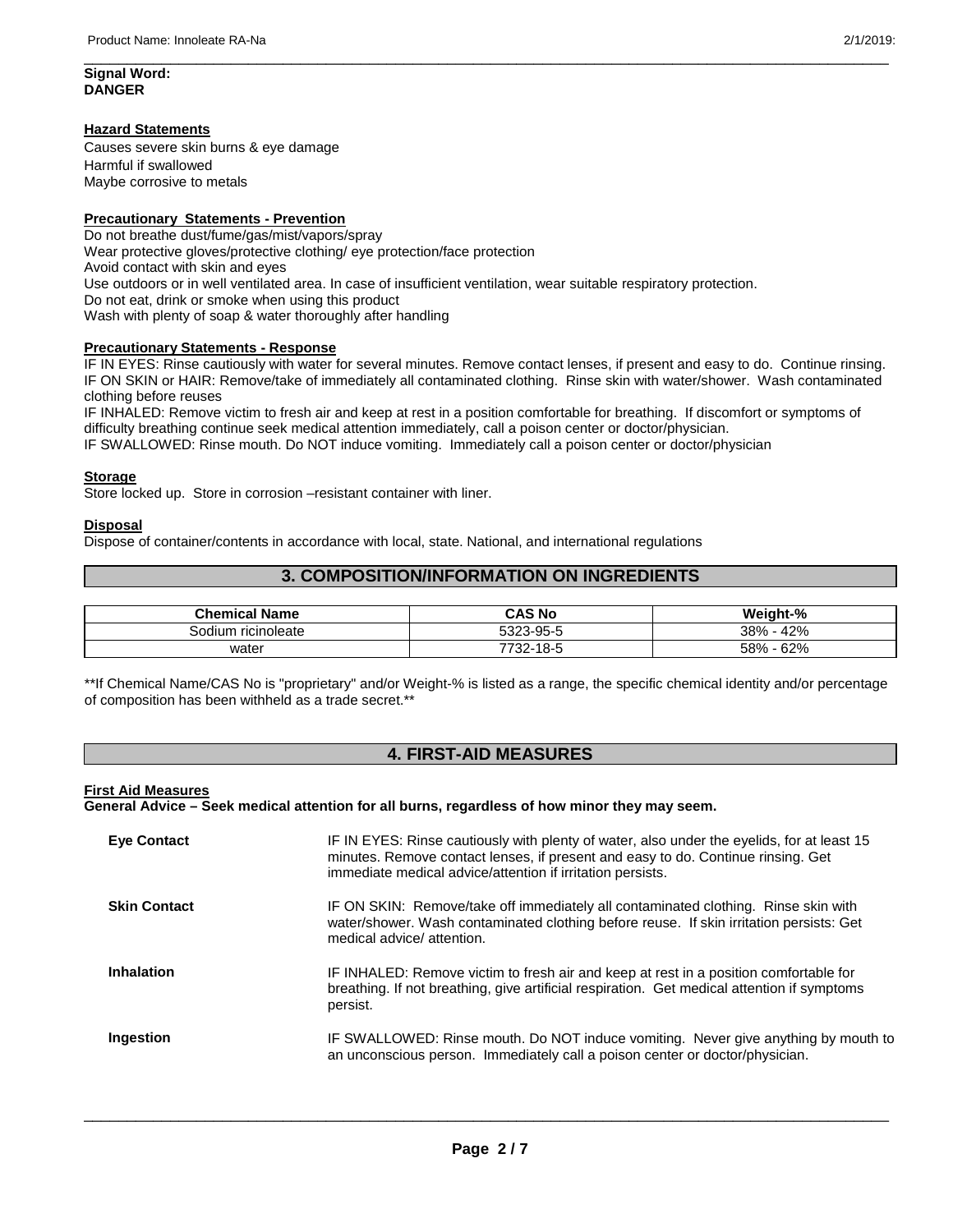#### **Most important symptoms and effects both acute and delayed**

#### **General Information: The severity of the symptoms will vary dependent on the concentration and the length of exposure.**

\_\_\_\_\_\_\_\_\_\_\_\_\_\_\_\_\_\_\_\_\_\_\_\_\_\_\_\_\_\_\_\_\_\_\_\_\_\_\_\_\_\_\_\_\_\_\_\_\_\_\_\_\_\_\_\_\_\_\_\_\_\_\_\_\_\_\_\_\_\_\_\_\_\_\_\_\_\_\_\_\_\_\_\_\_\_\_\_\_\_\_\_\_

**Symptoms** The most important known symptoms and effects ae described in Section 2 and/or in Section 11

# **Indication of any immediate medical attention and special treatment needed**

**Notes to Physician Treat symptomatically.** 

# **5. FIRE-FIGHTING MEASURES**

#### **Suitable Extinguishing Media**

Foam. Dry chemical. Water spray (fog), CO2

#### **Unsuitable Extinguishing Media** Not determined.

#### **Specific Hazards Arising from the Chemical**

None known.

**Hazardous Combustion Products When** strongly heated, as in a fire; this product may produce oxides of carbon & sodium

#### **Protective equipment and precautions for firefighters**

As in any fire, wear self-contained breathing apparatus pressure-demand, MSHA/NIOSH (approved or equivalent) and full protective gear.

# **6. ACCIDENTAL RELEASE MEASURES**

#### **Personal precautions, protective equipment and emergency procedures**

| <b>Personal Precautions</b>                          | Use personal protection recommended in Section 8.                                                                                                                                              |
|------------------------------------------------------|------------------------------------------------------------------------------------------------------------------------------------------------------------------------------------------------|
| <b>Other Information</b>                             | FOR ALL TRANSPORTATION ACCIDENTS CALL INFOTRAC @ 1-800-535-5053 OR<br>1-352-323-3500 FOR INTERNATIONAL CALLS.                                                                                  |
| <b>For Emergency Responders</b>                      | As with all chemical spills, evacuate the area promptly and keep upwind of the spilled<br>material. In case of spill, keep unnecessary people away; isolate hazard area and deny<br>entry.     |
| <b>Environmental Precautions</b>                     | Prevent from entering into soil, ditches, sewers, waterways and/or groundwater. See<br>Section 12, Ecological Information. See Section 13: DISPOSAL CONSIDERATIONS.                            |
| Methods and material for containment and cleaning up |                                                                                                                                                                                                |
| <b>Methods for Containment</b>                       | Prevent further leakage or spillage if safe to do so.                                                                                                                                          |
| <b>Methods for Clean-Up</b>                          | Small Spill: Dike spilled material if possible. Collect spilled material with an inert absorbent<br>such as sand or vermiculite. Shovel waste material into properly labeled closed container. |

### **7. HANDLING AND STORAGE**

Large Spill: Same basic procedure as for small spill.

Flush area with water to remove residue. Collect rinsate for disposal.

#### **Precautions for safe handling**

**Advice on Safe Handling** Handle in accordance with good industrial hygiene and safety practice. Use personal protection recommended in Section 8. Avoid contact with skin, eyes or clothing. Wash face, hands, and any exposed skin thoroughly after handling. Use with adequate ventilation.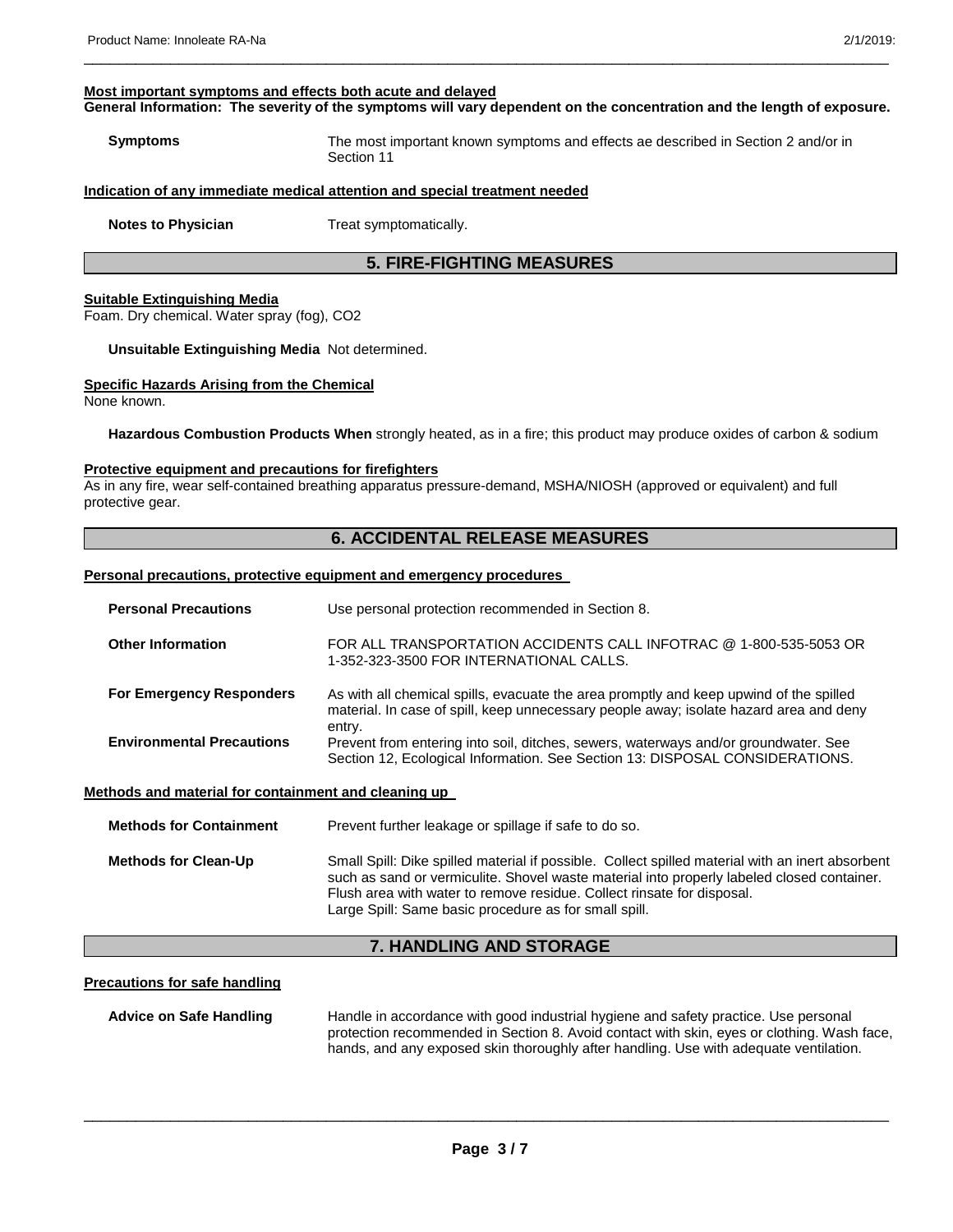#### \_\_\_\_\_\_\_\_\_\_\_\_\_\_\_\_\_\_\_\_\_\_\_\_\_\_\_\_\_\_\_\_\_\_\_\_\_\_\_\_\_\_\_\_\_\_\_\_\_\_\_\_\_\_\_\_\_\_\_\_\_\_\_\_\_\_\_\_\_\_\_\_\_\_\_\_\_\_\_\_\_\_\_\_\_\_\_\_\_\_\_\_\_ **Conditions for safe storage, including any incompatibilities**

**Storage Conditions** Keep container tightly closed and store in a cool, dry and well-ventilated place. Store away from incompatible materials.

**Incompatible Materials Cxidizers.** 

# **8. EXPOSURE CONTROLS/PERSONAL PROTECTION**

#### **Exposure Guidelines**

| <b>Chemical Name</b> | <b>ACGIH TL''</b> | <b>OSHA PEL</b><br>(8 <sub>hr</sub> )                    | <b>NIOSH</b>                    |
|----------------------|-------------------|----------------------------------------------------------|---------------------------------|
| Sodium hydroxide     |                   | TWA.<br>$2 \text{ ma/m}$ <sup>3</sup><br>$\cdot$ $\cdot$ | : ma/mª<br>.<br>$\cdot$ $\cdot$ |

#### **Appropriate engineering controls**

| <b>Engineering Controls</b> | Apply technical measures to comply with the occupational exposure limits. Ensure      |  |  |
|-----------------------------|---------------------------------------------------------------------------------------|--|--|
|                             | adequate ventilation, especially in confined areas. Eyewash stations. Safety Showers. |  |  |
|                             |                                                                                       |  |  |

# **Individual protection measures, such as personal protective equipment**

| <b>Eve/Face Protection</b>      | Use chemical safety goggles and/or full-face shield where splashing is possible.                                                                                                                                                                                          |
|---------------------------------|---------------------------------------------------------------------------------------------------------------------------------------------------------------------------------------------------------------------------------------------------------------------------|
| <b>Skin and Body Protection</b> | Rubber, neoprene, or other impervious gloves are recommended to prevent skin contact.<br>Wear suitable protective clothing and footwear appropriate for the risk of exposure.                                                                                             |
| <b>Respiratory Protection</b>   | Ensure adequate ventilation, especially in confined areas. If engineering controls do not<br>keep airborne concentrations below acceptable levels, wear a NIOSH-approved respirator.<br>Follow respirator protection program requirements (OSHA 1910.134 and ANSI Z88.2). |

**General Hygiene Considerations** Handle in accordance with good industrial hygiene and safety practice.

# **9. PHYSICAL AND CHEMICAL PROPERTIES**

| Information on basic physical and chemical properties |                        |                        |                |
|-------------------------------------------------------|------------------------|------------------------|----------------|
| <b>Physical State</b>                                 | Liquid at 20C          |                        |                |
| Appearance                                            | yellow to amber liquid | Odor                   | Characteristic |
| Color                                                 | Yellow to amber        | <b>Odor Threshold</b>  | Not determined |
| Property                                              | Values                 | Remarks • Method       |                |
| pН                                                    | $~11-12$               | 10% by weight in water |                |
| <b>Melting Point/Freezing Point</b>                   | Not Determined         |                        |                |
| <b>Boiling Point/Boiling Range</b>                    | Not Determined         |                        |                |
| Flash Point                                           | Not determined         |                        |                |
| <b>Evaporation Rate</b>                               | Not determined         |                        |                |
| Flammability (Solid, Gas)                             | Liquid-not applicable  |                        |                |
| <b>Upper Flammability Limits</b>                      | Not determined         |                        |                |
| <b>Lower Flammability Limit</b>                       | Not determined         |                        |                |
| <b>Vapor Pressure</b>                                 | Not determined         |                        |                |
| Vapor Density                                         | Not determined         |                        |                |
| <b>Specific Gravity</b>                               | 1.024 @ 25C            |                        |                |
| <b>Water Solubility</b>                               | Soluble                |                        |                |
| Solubility in other solvents                          | Not determined         |                        |                |
| <b>Partition Coefficient</b>                          | Not determined         |                        |                |
| <b>Auto-ignition Temperature</b>                      | Not determined         |                        |                |
| <b>Decomposition Temperature</b>                      | Not determined         |                        |                |
| <b>Kinematic Viscosity</b>                            | Not determined         |                        |                |
| <b>Dynamic Viscosity</b>                              | Not determined         |                        |                |
| <b>Explosive Properties</b>                           | Not an explosive       |                        |                |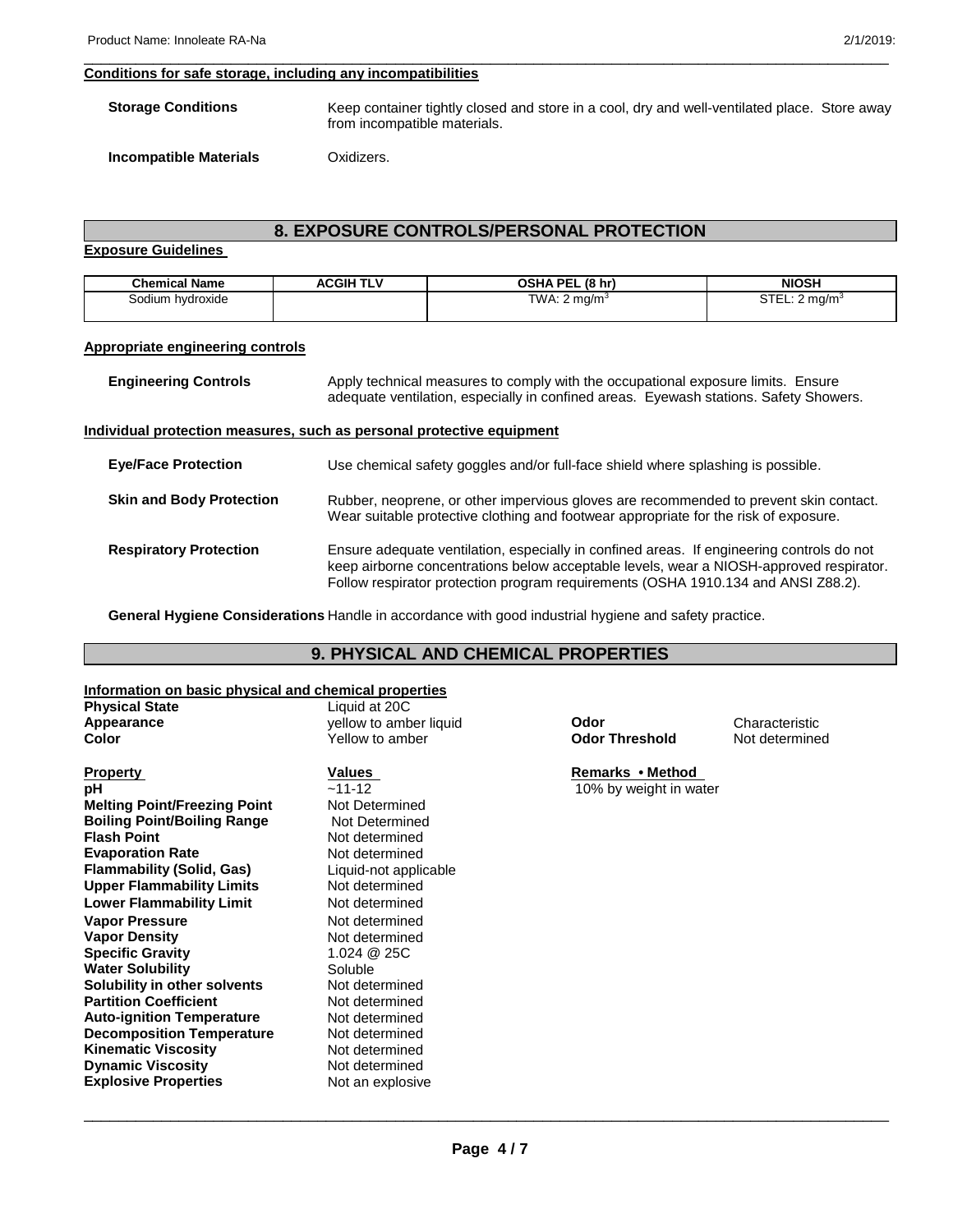#### \_\_\_\_\_\_\_\_\_\_\_\_\_\_\_\_\_\_\_\_\_\_\_\_\_\_\_\_\_\_\_\_\_\_\_\_\_\_\_\_\_\_\_\_\_\_\_\_\_\_\_\_\_\_\_\_\_\_\_\_\_\_\_\_\_\_\_\_\_\_\_\_\_\_\_\_\_\_\_\_\_\_\_\_\_\_\_\_\_\_\_\_\_ **Oxidizing Properties** Not an oxidizer **VOC Content (%)** Not determined

# **10. STABILITY AND REACTIVITY**

#### **Reactivity**

Not reactive under normal conditions.

#### **Chemical Stability**

Stable under recommended storage conditions.

#### **Possibility of Hazardous Reactions**

Not determined

**Hazardous Polymerization** Hazardous polymerization does not occur.

# **Conditions to Avoid**

Keep out of reach of children. Avoid excessive heat for long periods of time.

#### **Incompatible Materials**

Oxidizers.

### **Hazardous Decomposition Products**

When strongly heated, as in a fire, this product may produce oxides of sodium and carbon.

# **11. TOXICOLOGICAL INFORMATION**

#### **Information on likely routes of exposure**

**Primary routes of exposure for liquids are ingestion and inhalation, but may include eye or skin contact.**

#### **Acute Toxicity /Effects**

Rat **30,000** mg/kg (estimated) Corrosive to skin Serious eye damage

#### **Chronic Toxicity /Effects**

Carcinogenicity – No component of this product present at levels greater than or equal to 0.1% is identified as a carcinogen or potential carcinogen by OSHA, NTP or IARC

#### **Additional Numerical measures of toxicity**

Not determined

**12. ECOLOGICAL INFORMATION** 

**Ecotoxicity**  Not determined **Acute Toxicity Not determined Bioaccumulative potential** Not data available **Mobility in soil** The product is soluble in water **Other Adverse Effects** Not determined

# **13. DISPOSAL CONSIDERATIONS**

#### **Waste Treatment Methods**

**Disposal of Wastes** Disposal should be in accordance with applicable regional, national and local laws and regulations.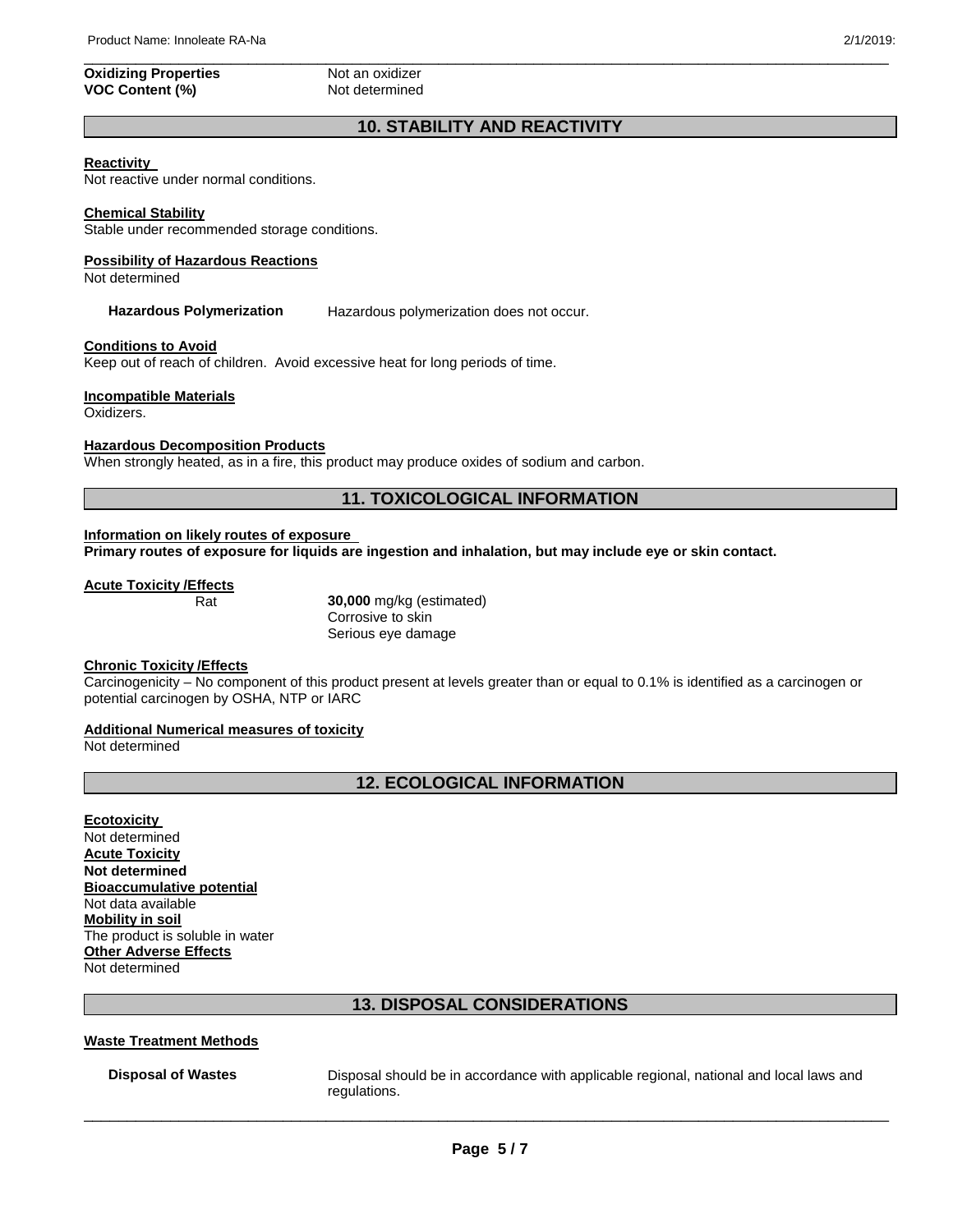**Contaminated Packaging** Disposal should be in accordance with applicable regional, national and local laws and regulations.

# **14. TRANSPORT INFORMATION**

\_\_\_\_\_\_\_\_\_\_\_\_\_\_\_\_\_\_\_\_\_\_\_\_\_\_\_\_\_\_\_\_\_\_\_\_\_\_\_\_\_\_\_\_\_\_\_\_\_\_\_\_\_\_\_\_\_\_\_\_\_\_\_\_\_\_\_\_\_\_\_\_\_\_\_\_\_\_\_\_\_\_\_\_\_\_\_\_\_\_\_\_\_

| <b>Note</b>                                                                                                           | Please see current shipping paper for most up to date shipping information, including<br>exemptions and special circumstances. |
|-----------------------------------------------------------------------------------------------------------------------|--------------------------------------------------------------------------------------------------------------------------------|
| <b>DOT - Land Transport</b><br>UN/ID No<br><b>Proper Shipping Name</b><br><b>Hazard class</b><br><b>Packing Group</b> | <b>UN1760</b><br>Corrosive liquids, n.o.s. (contains sodium hydroxide)<br>8<br>Ш                                               |
| IATA - Air Transport<br>UN/ID No<br><b>Proper Shipping Name</b><br><b>Hazard class</b><br><b>Packing Group</b>        | <b>UN1760</b><br>Corrosive liquids, n.o.s. (contains sodium hydroxide)<br>8<br>Ш                                               |
| <b>IMDG</b> - Sea Transport<br>UN/ID No<br><b>Proper Shipping Name</b><br><b>Hazard class</b><br><b>Packing Group</b> | <b>UN1760</b><br>Corrosive liquids, n.o.s. (contains sodium hydroxide)<br>8<br>Ш<br>No                                         |

# **15. REGULATORY INFORMATION**

#### **International Inventories**

| <b>TSCA</b>  | Listed         |
|--------------|----------------|
| <b>NDSL</b>  | Listed         |
| <b>IECSC</b> | Not determined |
| <b>KECL</b>  | Not determined |
| <b>PICCS</b> | Not determined |
| <b>AICS</b>  | Not determined |

#### **Legend:**

*TSCA - United States Toxic Substances Control Act Section 8(b) Inventory* 

*DSL/NDSL - Canadian Domestic Substances List/Non-Domestic Substances List* 

*IECSC - China Inventory of Existing Chemical Substances* 

*KECL - Korean Existing and Evaluated Chemical Substances* 

*PICCS - Philippines Inventory of Chemicals and Chemical Substances* 

*AICS - Australian Inventory of Chemical Substances* 

#### **US Federal Regulations**

# **CERCLA**

This material, as supplied, does not contain any substances regulated as hazardous substances under the Comprehensive Environmental Response Compensation and Liability Act (CERCLA) (40 CFR 302) or the Superfund Amendments and Reauthorization Act (SARA) (40 CFR 355).

#### **SARA 311/312 Hazard Categories**

#### **Acute Health Hazard** Yes